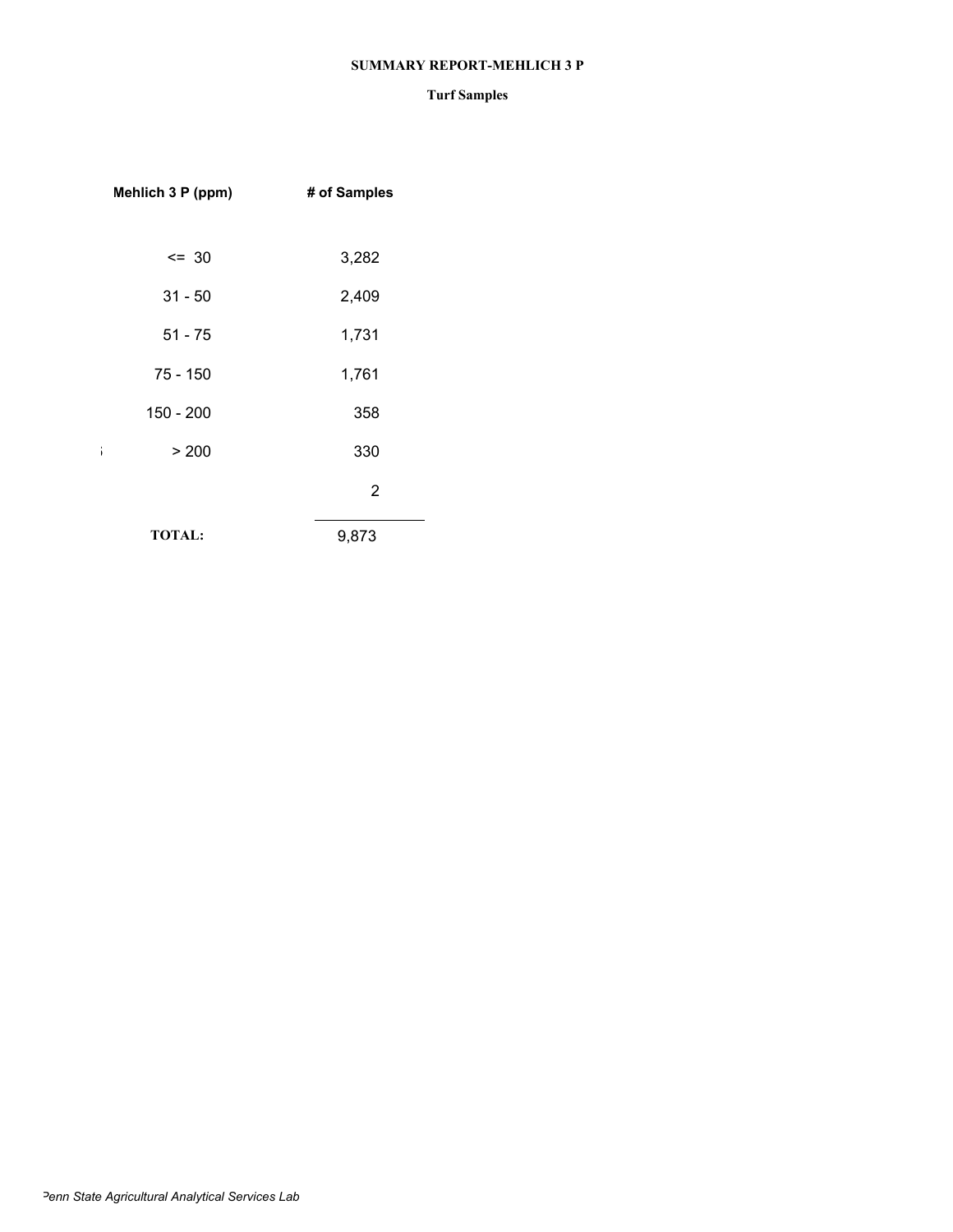### **Turf Samples**

| County           | <b>Total Samples</b> |                         | Mehlich 3 P<br>(ppm) | # of Samples              |
|------------------|----------------------|-------------------------|----------------------|---------------------------|
| <b>ADAMS</b>     | 37                   |                         |                      |                           |
|                  |                      | 1                       | $\leq$ 30            | 19                        |
|                  |                      | $\overline{2}$          | $31 - 50$            | $\,6\,$                   |
|                  |                      | 3                       | $51 - 200$           | 10                        |
|                  |                      | 4                       | > 200                | $\sqrt{2}$                |
| <b>ALLEGHENY</b> | 377                  |                         |                      |                           |
|                  |                      | 1                       | $= 30$               | 146                       |
|                  |                      | $\overline{2}$          | $31 - 50$            | 79                        |
|                  |                      | 3                       | $51 - 200$           | 142                       |
|                  |                      | 4                       | > 200                | 10                        |
| <b>ARMSTRONG</b> | 11                   |                         |                      |                           |
|                  |                      | $\mathbf{1}$            | $\leq$ 30            | $\overline{7}$            |
|                  |                      | $\overline{2}$          | $31 - 50$            | $\mathbf{1}$              |
|                  |                      | 3                       | $51 - 200$           | $\ensuremath{\mathsf{3}}$ |
| <b>BEAVER</b>    | 38                   |                         |                      |                           |
|                  |                      | 1                       | $= 30$               | 15                        |
|                  |                      | $\overline{2}$          | $31 - 50$            | 14                        |
|                  |                      | 3                       | $51 - 200$           | $\boldsymbol{9}$          |
| <b>BEDFORD</b>   | 21                   |                         |                      |                           |
|                  |                      | $\mathbf{1}$            | $\leq$ 30            | $\boldsymbol{9}$          |
|                  |                      | $\overline{2}$          | $31 - 50$            | $\,6$                     |
|                  |                      | 3                       | $51 - 200$           | $\,6$                     |
| <b>BERKS</b>     | 261                  |                         |                      |                           |
|                  |                      | $\mathbf{1}$            | $= 30$               | 93                        |
|                  |                      | $\overline{2}$          | $31 - 50$            | 50                        |
|                  |                      | 3                       | $51 - 200$           | 93                        |
|                  |                      | $\overline{\mathbf{4}}$ | > 200                | 25                        |
| <b>BLAIR</b>     | 65                   |                         |                      |                           |
|                  |                      | $\mathbf{1}$            | $= 30$               | 22                        |
|                  |                      | $\overline{2}$          | $31 - 50$            | 18                        |
|                  |                      | 3                       | $51 - 200$           | 20                        |
|                  |                      | $\overline{4}$          | > 200                | $\mathbf 5$               |
| <b>BRADFORD</b>  | 10                   |                         |                      |                           |
|                  |                      | 1                       | $= 30$               | $\sqrt{2}$                |
|                  |                      | $\overline{2}$          | $31 - 50$            | $\overline{\mathbf{4}}$   |
|                  |                      | 3                       | $51 - 200$           | $\overline{\mathbf{4}}$   |
| <b>BUCKS</b>     | 214                  |                         |                      |                           |
|                  |                      | 1                       | $\leq$ 30            | 64                        |

*Penn State Agricultural Analytical Services Lab*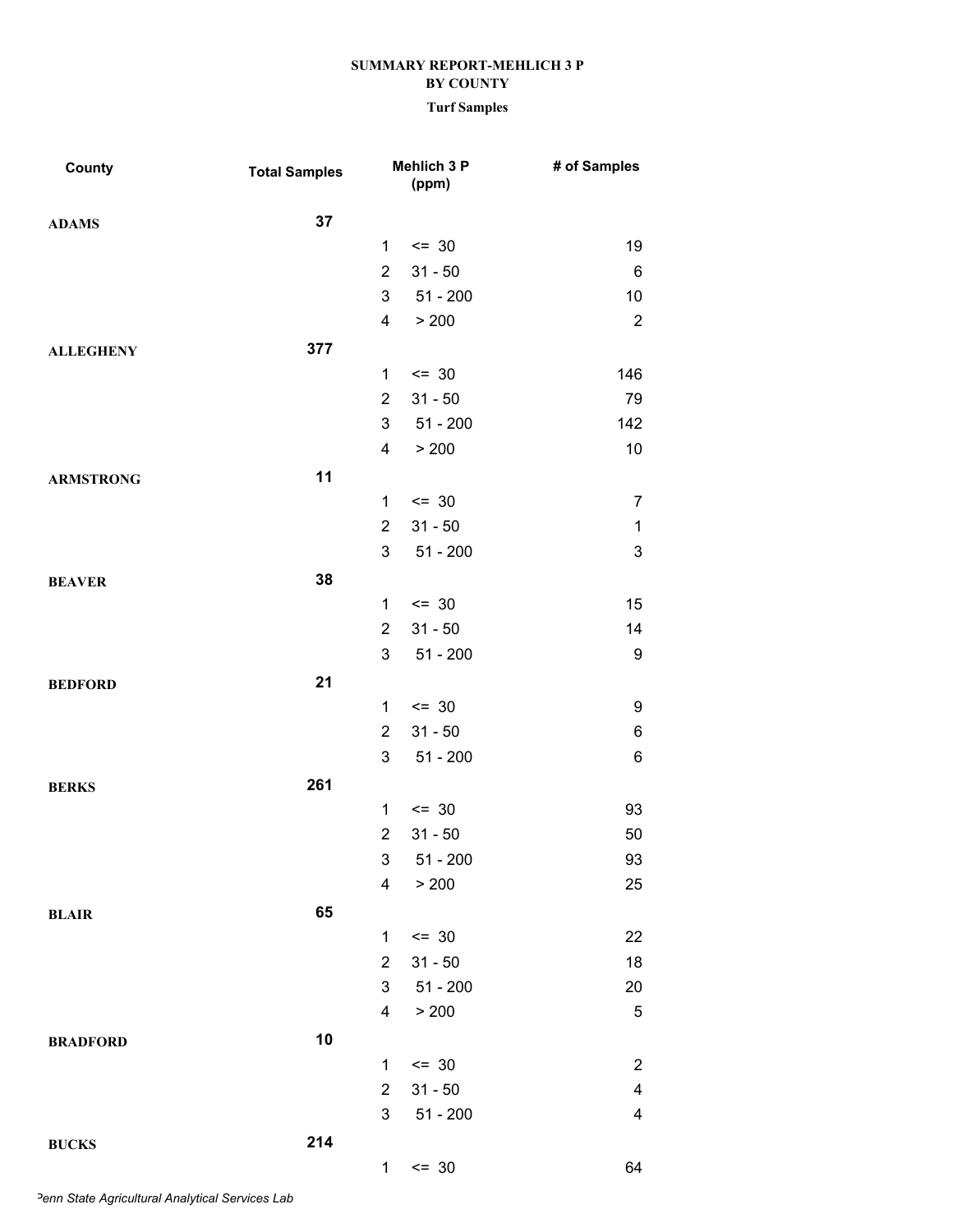| County            | <b>Total Samples</b> |                | Mehlich 3 P<br>(ppm) | # of Samples              |
|-------------------|----------------------|----------------|----------------------|---------------------------|
|                   |                      | $\overline{2}$ | $31 - 50$            | 47                        |
|                   |                      | 3              | $51 - 200$           | 85                        |
|                   |                      | 4              | > 200                | 18                        |
| <b>BUTLER</b>     | 110                  |                |                      |                           |
|                   |                      | 1              | $= 30$               | 55                        |
|                   |                      | $\overline{2}$ | $31 - 50$            | 25                        |
|                   |                      | 3              | $51 - 200$           | 29                        |
|                   |                      | 4              | > 200                | $\mathbf{1}$              |
| <b>CAMBRIA</b>    | 38                   |                |                      |                           |
|                   |                      | 1              | $= 30$               | 29                        |
|                   |                      | $\overline{2}$ | $31 - 50$            | $\,6$                     |
|                   |                      | 3              | $51 - 200$           | $\boldsymbol{2}$          |
|                   |                      | 4              | > 200                | $\mathbf{1}$              |
| <b>CAMERON</b>    | 1                    |                |                      |                           |
|                   |                      | 3              | $51 - 200$           | $\mathbf 1$               |
| <b>CARBON</b>     | 21                   |                |                      |                           |
|                   |                      | $\mathbf{1}$   | $\leq$ 30            | $\boldsymbol{9}$          |
|                   |                      | $\overline{2}$ | $31 - 50$            | 8                         |
|                   |                      | 3              | $51 - 200$           | $\ensuremath{\mathsf{3}}$ |
|                   |                      | 4              | > 200                | $\mathbf 1$               |
| <b>CENTRE</b>     | 208                  |                |                      |                           |
|                   |                      | 1              | $= 30$               | 59                        |
|                   |                      | $\overline{2}$ | $31 - 50$            | 41                        |
|                   |                      | 3              | $51 - 200$           | 95                        |
|                   |                      | 4              | > 200                | 13                        |
| <b>CHESTER</b>    | 212                  |                |                      |                           |
|                   |                      | $\mathbf{1}$   | $\leq$ 30            | 108                       |
|                   |                      | $\overline{2}$ | $31 - 50$            | 40                        |
|                   |                      | 3              | $51 - 200$           | 57                        |
|                   |                      | 4              | > 200                | $\overline{7}$            |
| <b>CLARION</b>    | 16                   |                |                      |                           |
|                   |                      | $\mathbf{1}$   | $= 30$               | $\overline{7}$            |
|                   |                      | $\overline{2}$ | $31 - 50$            | $\overline{\mathbf{4}}$   |
|                   |                      | 3              | $51 - 200$           | $\sqrt{5}$                |
| <b>CLEARFIELD</b> | 44                   |                |                      |                           |
|                   |                      | 1              | $= 30$               | 15                        |
|                   |                      | $\overline{2}$ | $31 - 50$            | 16                        |
|                   |                      | 3              | $51 - 200$           | 13                        |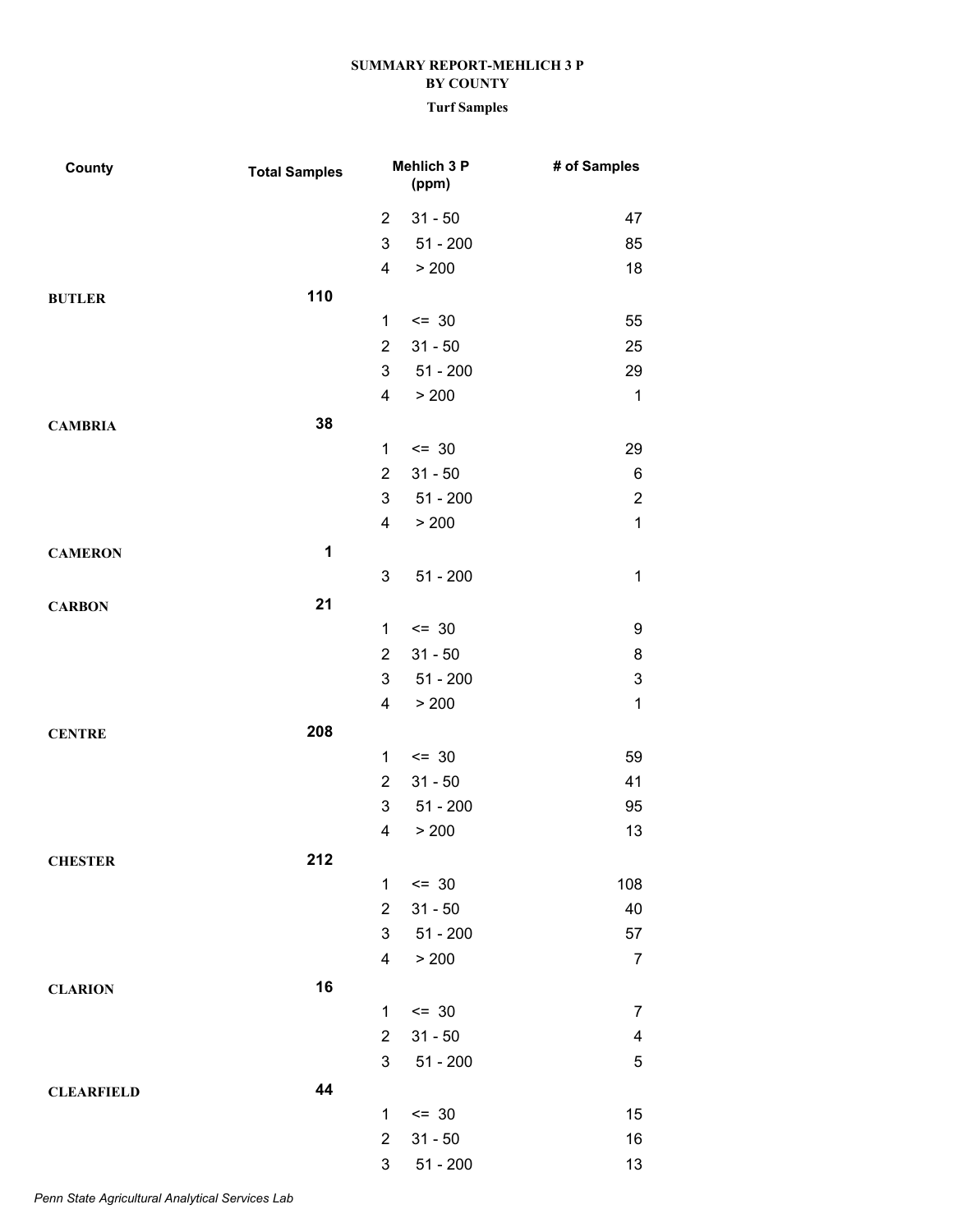| <b>County</b>     | <b>Total Samples</b> |                           | <b>Mehlich 3 P</b><br>(ppm) | # of Samples              |
|-------------------|----------------------|---------------------------|-----------------------------|---------------------------|
| <b>CLINTON</b>    | 21                   |                           |                             |                           |
|                   |                      | $\mathbf{1}$              | $\leq$ 30                   | 8                         |
|                   |                      | $\overline{2}$            | $31 - 50$                   | $\bf 8$                   |
|                   |                      | 3                         | $51 - 200$                  | $\overline{\mathbf{4}}$   |
|                   |                      | $\overline{\mathbf{4}}$   | > 200                       | $\mathbf 1$               |
| <b>COLUMBIA</b>   | 19                   |                           |                             |                           |
|                   |                      | 1                         | $\leq$ 30                   | 9                         |
|                   |                      | $\overline{2}$            | $31 - 50$                   | $\mathbf 5$               |
|                   |                      | $\mathfrak{S}$            | $51 - 200$                  | $\overline{\mathbf{4}}$   |
|                   |                      | 4                         | > 200                       | $\mathbf 1$               |
| <b>CRAWFORD</b>   | 18                   |                           |                             |                           |
|                   |                      | $\mathbf{1}$              | $\leq$ 30                   | 11                        |
|                   |                      | $\overline{2}$            | $31 - 50$                   | $\ensuremath{\mathsf{3}}$ |
|                   |                      | $\mathfrak{S}$            | $51 - 200$                  | $\overline{\mathbf{4}}$   |
| <b>CUMBERLAND</b> | 266                  |                           |                             |                           |
|                   |                      | $\mathbf 1$               | $\leq$ 30                   | 91                        |
|                   |                      | $\overline{2}$            | $31 - 50$                   | 71                        |
|                   |                      | 3                         | $51 - 200$                  | 99                        |
|                   |                      | 4                         | > 200                       | $\sqrt{5}$                |
| <b>DAUPHIN</b>    | 452                  |                           |                             |                           |
|                   |                      | $\mathbf{1}$              | $= 30$                      | 115                       |
|                   |                      | $\overline{2}$            | $31 - 50$                   | 138                       |
|                   |                      | 3                         | $51 - 200$                  | 190                       |
|                   |                      | 4                         | > 200                       | 8                         |
|                   |                      |                           |                             | $\mathbf 1$               |
| <b>DELAWARE</b>   | 954                  |                           |                             |                           |
|                   |                      | $\mathbf{1}$              | $\leq$ 30                   | 393                       |
|                   |                      | $\overline{2}$            | $31 - 50$                   | 219                       |
|                   |                      | $\mathfrak{S}$            | $51 - 200$                  | 322                       |
|                   |                      | $\overline{\mathbf{4}}$   | > 200                       | 20                        |
| <b>ELK</b>        | 16                   |                           |                             |                           |
|                   |                      | $\mathbf 1$               | $\leq$ 30                   | 12                        |
|                   |                      | $\overline{2}$            | $31 - 50$                   | $\ensuremath{\mathsf{3}}$ |
|                   |                      | $\ensuremath{\mathsf{3}}$ | $51 - 200$                  | $\mathbf{1}$              |
| <b>ERIE</b>       | 57                   |                           |                             |                           |
|                   |                      | $\mathbf{1}$              | $\leq$ 30                   | 25                        |
|                   |                      | $\overline{2}$            | $31 - 50$                   | 11                        |
|                   |                      | 3                         | $51 - 200$                  | 21                        |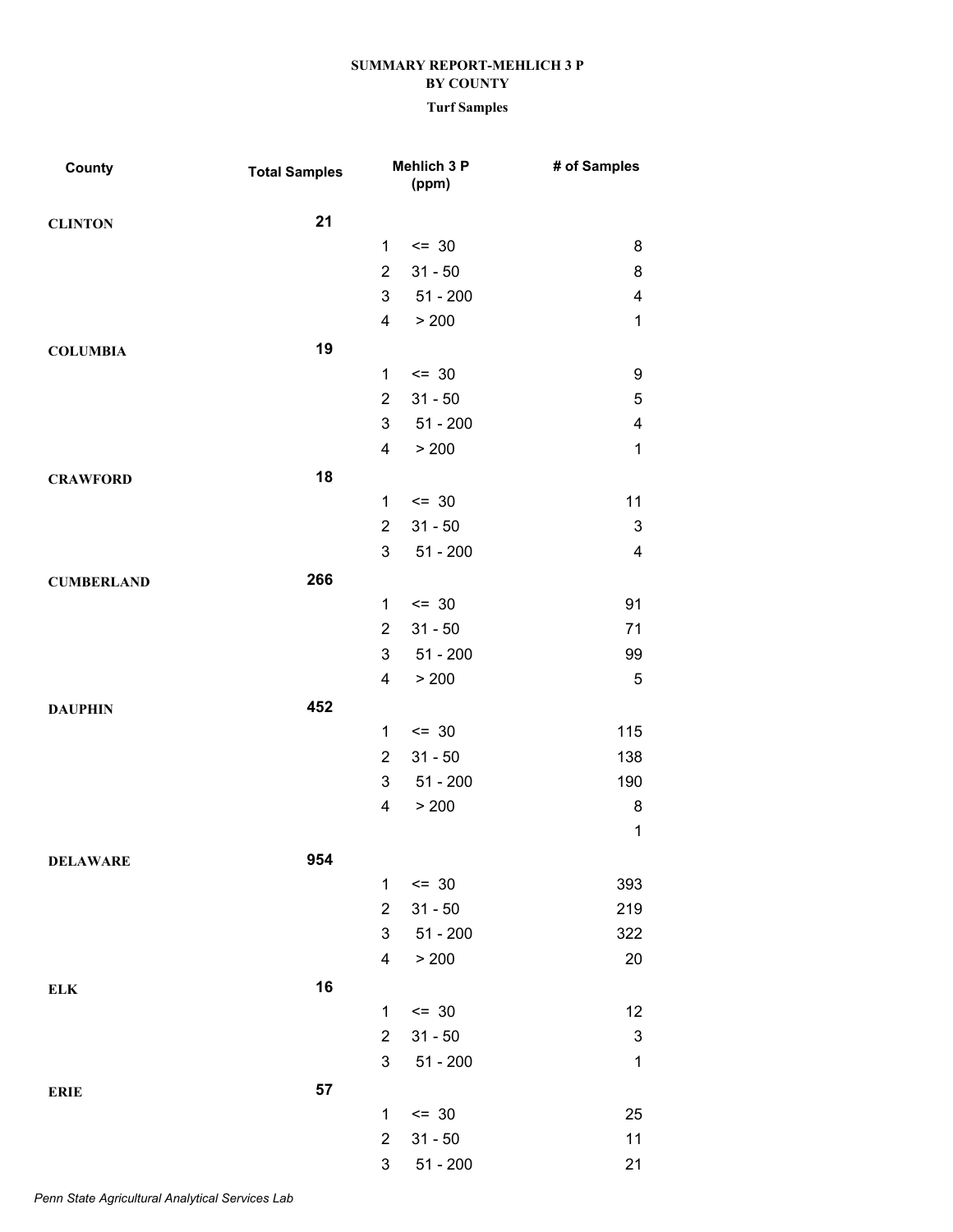#### **Turf Samples**

| County            | <b>Total Samples</b> |                         | Mehlich 3 P<br>(ppm) | # of Samples              |
|-------------------|----------------------|-------------------------|----------------------|---------------------------|
| <b>FAYETTE</b>    | 53                   |                         |                      |                           |
|                   |                      | $\mathbf{1}$            | $= 30$               | 26                        |
|                   |                      | $\overline{2}$          | $31 - 50$            | 12                        |
|                   |                      | 3                       | $51 - 200$           | 15                        |
| <b>FRANKLIN</b>   | 142                  |                         |                      |                           |
|                   |                      | $\mathbf{1}$            | $\leq$ 30            | 45                        |
|                   |                      | $\overline{2}$          | $31 - 50$            | 40                        |
|                   |                      | 3                       | $51 - 200$           | 51                        |
|                   |                      | 4                       | > 200                | $\,6$                     |
| <b>FULTON</b>     | 6                    |                         |                      |                           |
|                   |                      | $\overline{2}$          | $31 - 50$            | $\ensuremath{\mathsf{3}}$ |
|                   |                      | 3                       | $51 - 200$           | $\mathbf 3$               |
| <b>GREENE</b>     | $\mathbf 3$          |                         |                      |                           |
|                   |                      | $\mathbf{1}$            | $\leq$ 30            | $\mathbf{1}$              |
|                   |                      | 3                       | $51 - 200$           | $\overline{2}$            |
| <b>HUNTINGDON</b> | 42                   |                         |                      |                           |
|                   |                      | $\mathbf{1}$            | $\leq$ 30            | 11                        |
|                   |                      | $\overline{2}$          | $31 - 50$            | $\boldsymbol{9}$          |
|                   |                      | 3                       | $51 - 200$           | 22                        |
| <b>INDIANA</b>    | 31                   |                         |                      |                           |
|                   |                      | 1                       | $= 30$               | 14                        |
|                   |                      | $\overline{2}$          | $31 - 50$            | $\ensuremath{\mathsf{3}}$ |
|                   |                      | 3                       | $51 - 200$           | 13                        |
|                   |                      | $\overline{\mathbf{4}}$ | > 200                | $\mathbf{1}$              |
| <b>JEFFERSON</b>  | 9                    |                         |                      |                           |
|                   |                      | $\mathbf 1$             | $= 30$               | $\overline{\mathbf{c}}$   |
|                   |                      | $\overline{2}$          | $31 - 50$            | $\mathbf 1$               |
|                   |                      | 3                       | $51 - 200$           | $\,6$                     |
| <b>JUNIATA</b>    | 8                    |                         |                      |                           |
|                   |                      | $\overline{2}$          | $31 - 50$            | $\overline{\mathbf{4}}$   |
|                   |                      | 3                       | $51 - 200$           | $\ensuremath{\mathsf{3}}$ |
|                   |                      | 4                       | > 200                | $\mathbf 1$               |
| <b>LACKAWANNA</b> | 68                   |                         |                      |                           |
|                   |                      | $\mathbf{1}$            | $= 30$               | 28                        |
|                   |                      | $\overline{2}$          | $31 - 50$            | 12                        |
|                   |                      | 3                       | $51 - 200$           | 27                        |
|                   |                      | 4                       | > 200                | $\mathbf 1$               |

**LANCASTER 3,095**

*Penn State Agricultural Analytical Services Lab*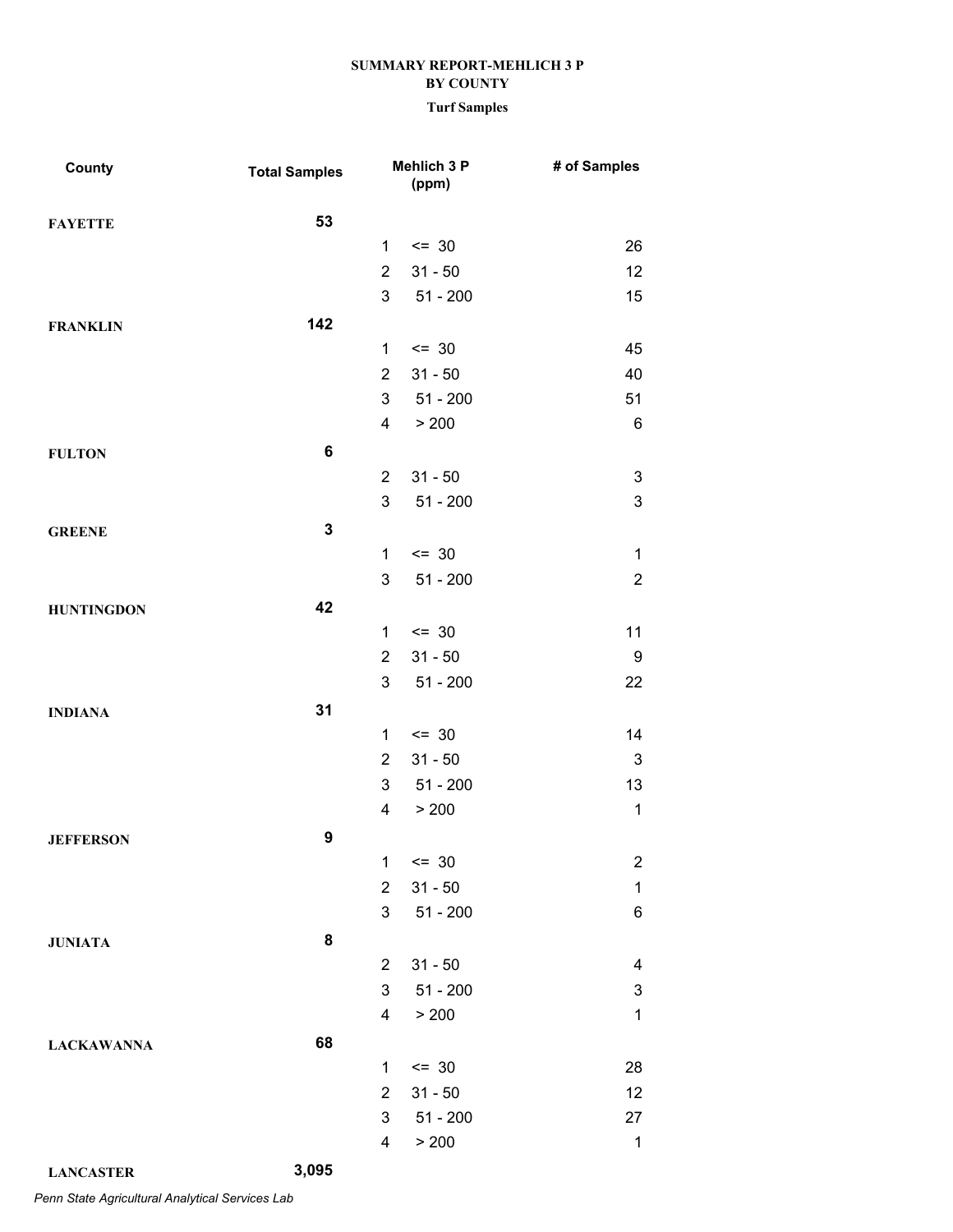| County          | <b>Total Samples</b> |                     | Mehlich 3 P<br>(ppm)    | # of Samples                 |
|-----------------|----------------------|---------------------|-------------------------|------------------------------|
|                 |                      | 1                   | $= 30$                  | 699                          |
|                 |                      | $\overline{2}$      | $31 - 50$               | 869                          |
|                 |                      | 3                   | $51 - 200$              | 1,461                        |
|                 |                      | 4                   | > 200                   | 66                           |
| <b>LAWRENCE</b> | 21                   |                     |                         |                              |
|                 |                      | 1                   | $= 30$                  | 14                           |
|                 |                      | $\overline{2}$      | $31 - 50$               | 4                            |
|                 |                      | 3                   | $51 - 200$              | $\ensuremath{\mathsf{3}}$    |
| <b>LEBANON</b>  | 188                  |                     |                         |                              |
|                 |                      | 1                   | $= 30$                  | 64                           |
|                 |                      | $\overline{2}$      | $31 - 50$               | 58                           |
|                 |                      | 3                   | $51 - 200$              | 58                           |
|                 |                      | 4                   | > 200                   | 8                            |
| <b>LEHIGH</b>   | 163                  |                     |                         |                              |
|                 |                      | $\mathbf{1}$        | $= 30$                  | 60                           |
|                 |                      | $\overline{2}$      | $31 - 50$               | 29                           |
|                 |                      | 3                   | $51 - 200$              | 62                           |
|                 |                      | 4                   | > 200                   | 12                           |
| <b>LUZERNE</b>  | 148                  |                     |                         |                              |
|                 |                      | 1                   | $= 30$                  | 52                           |
|                 |                      | $\overline{2}$      | $31 - 50$               | 31                           |
|                 |                      | 3                   | $51 - 200$              | 56                           |
|                 |                      | 4                   | > 200                   | 9                            |
| <b>LYCOMING</b> | 31                   |                     |                         |                              |
|                 |                      | 1                   | $= 30$                  | 12                           |
|                 |                      | $\overline{2}$      | $31 - 50$               | $\bf 8$                      |
|                 |                      | 3 <sup>1</sup>      | $51 - 200$              | 10                           |
|                 |                      | 4                   | > 200                   | $\mathbf{1}$                 |
| <b>MCKEAN</b>   | 95                   |                     |                         |                              |
|                 |                      | $\mathbf{1}$        | $\leq$ 30               | 65                           |
|                 |                      | $\overline{2}$      | $31 - 50$               | 19                           |
|                 |                      | 3<br>4              | $51 - 200$<br>> 200     | 10<br>$\mathbf{1}$           |
|                 |                      |                     |                         |                              |
| <b>MERCER</b>   | 32                   |                     |                         |                              |
|                 |                      | 1<br>$\overline{2}$ | $\leq$ 30               | 23                           |
|                 |                      | 3                   | $31 - 50$<br>$51 - 200$ | $\sqrt{2}$<br>$\overline{7}$ |
|                 |                      |                     |                         |                              |
| <b>MIFFLIN</b>  | 20                   |                     |                         |                              |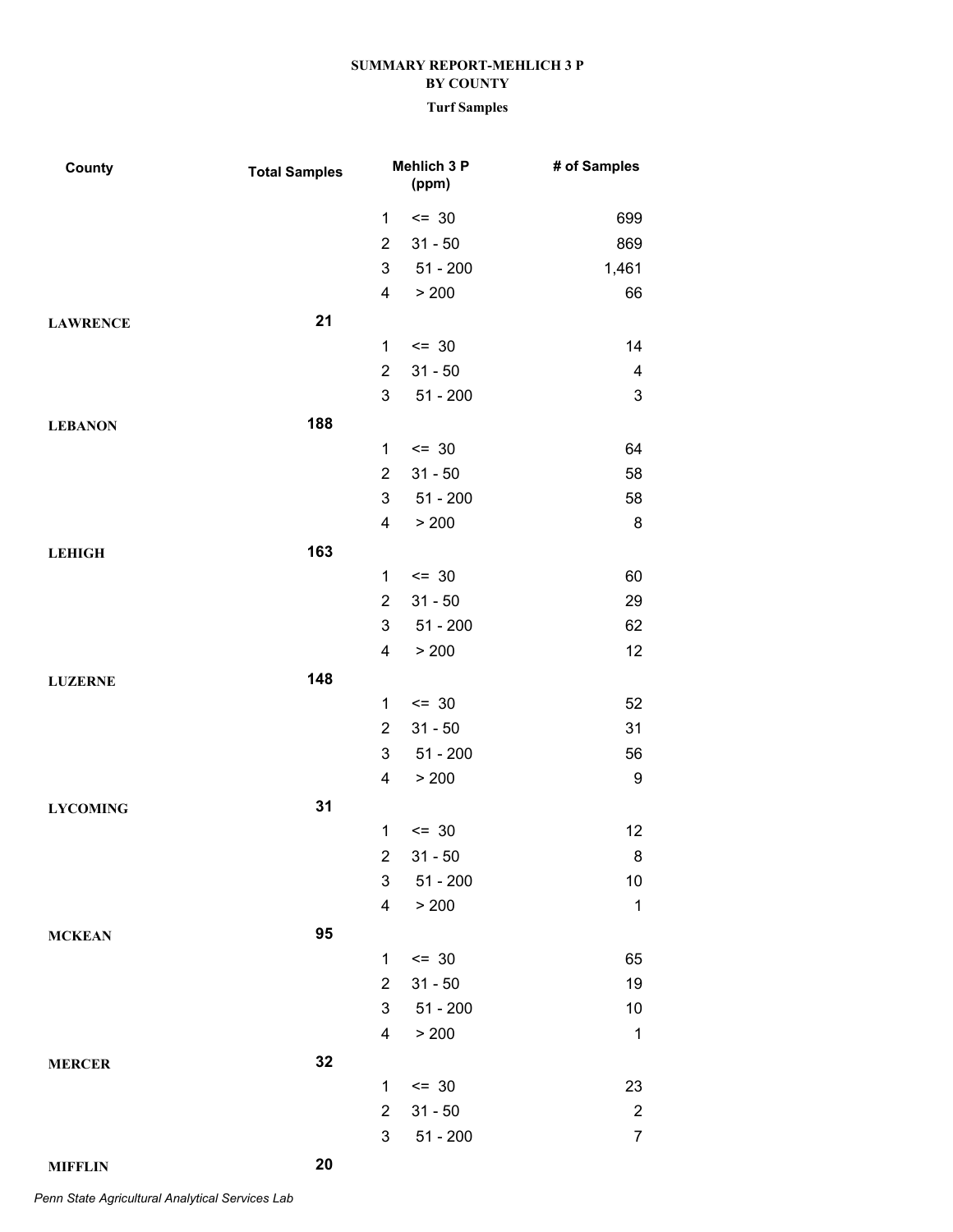| County                | <b>Total Samples</b> |                         | Mehlich 3 P<br>(ppm)    | # of Samples            |
|-----------------------|----------------------|-------------------------|-------------------------|-------------------------|
|                       |                      | 1                       | $= 30$                  | 8                       |
|                       |                      | $\overline{2}$          | $31 - 50$               | $\overline{c}$          |
|                       |                      | 3                       | $51 - 200$              | 8                       |
|                       |                      | $\overline{\mathbf{4}}$ | > 200                   | $\overline{2}$          |
| <b>MONROE</b>         | 40                   |                         |                         |                         |
|                       |                      | 1                       | $= 30$                  | 19                      |
|                       |                      | $\overline{2}$          | $31 - 50$               | $\overline{7}$          |
|                       |                      | 3                       | $51 - 200$              | 13                      |
|                       |                      | 4                       | > 200                   | $\mathbf 1$             |
| <b>MONTGOMERY</b>     | 1,168                |                         |                         |                         |
|                       |                      | $\mathbf{1}$            | $= 30$                  | 357                     |
|                       |                      | $\overline{2}$          | $31 - 50$               | 241                     |
|                       |                      | 3                       | $51 - 200$              | 513                     |
|                       |                      | 4                       | > 200                   | 57                      |
| <b>MONTOUR</b>        | 11                   |                         |                         |                         |
|                       |                      | 1                       | $= 30$                  | $\mathbf 5$             |
|                       |                      | $\overline{2}$          | $31 - 50$               | $\boldsymbol{2}$        |
|                       |                      | 3                       | $51 - 200$              | $\mathbf 3$             |
|                       |                      | 4                       | > 200                   | $\mathbf{1}$            |
| <b>NORTHAMPTON</b>    | 122                  |                         |                         |                         |
|                       |                      | 1                       | $= 30$                  | 46                      |
|                       |                      | $\overline{2}$          | $31 - 50$               | 36                      |
|                       |                      | 3<br>4                  | $51 - 200$<br>> 200     | 36<br>4                 |
|                       |                      |                         |                         |                         |
| <b>NORTHUMBERLAND</b> | 19                   |                         |                         |                         |
|                       |                      | $\overline{2}$          | $1 \le 30$<br>$31 - 50$ | 4<br>$\overline{c}$     |
|                       |                      | 3                       | $51 - 200$              | $\boldsymbol{9}$        |
|                       |                      | $\overline{\mathbf{4}}$ | > 200                   | $\overline{\mathbf{4}}$ |
|                       | 42                   |                         |                         |                         |
| <b>PERRY</b>          |                      | $\mathbf{1}$            | $= 30$                  | $\,8\,$                 |
|                       |                      | $\overline{2}$          | $31 - 50$               | 16                      |
|                       |                      | 3                       | $51 - 200$              | 17                      |
|                       |                      | 4                       | > 200                   | $\mathbf 1$             |
| PHILADELPHIA          | 62                   |                         |                         |                         |
|                       |                      | $\mathbf{1}$            | $= 30$                  | 12                      |
|                       |                      | $\overline{2}$          | $31 - 50$               | $\boldsymbol{9}$        |
|                       |                      | 3                       | $51 - 200$              | 29                      |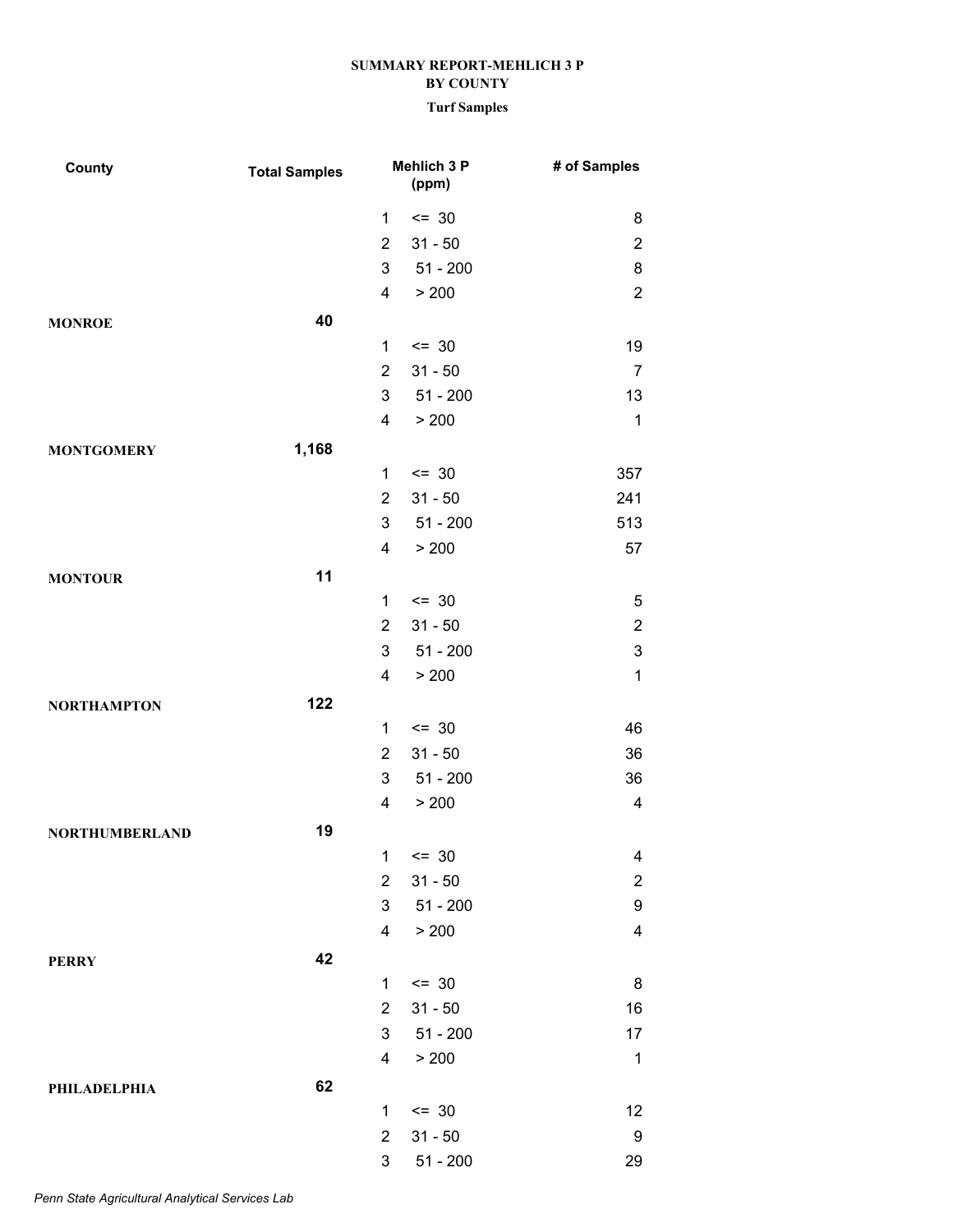#### **Turf Samples**

| County             | <b>Total Samples</b>    |                         | Mehlich 3 P<br>(ppm) | # of Samples              |
|--------------------|-------------------------|-------------------------|----------------------|---------------------------|
|                    |                         | $\overline{\mathbf{4}}$ | > 200                | 12                        |
| <b>PIKE</b>        | 6                       |                         |                      |                           |
|                    |                         | 1                       | $= 30$               | $\mathbf{1}$              |
|                    |                         | $\overline{2}$          | $31 - 50$            | $\ensuremath{\mathsf{3}}$ |
|                    |                         | 3                       | $51 - 200$           | $\overline{2}$            |
| <b>POTTER</b>      | $\boldsymbol{9}$        |                         |                      |                           |
|                    |                         | $\mathbf{1}$            | $= 30$               | $\boldsymbol{9}$          |
| <b>SCHUYLKILL</b>  | 29                      |                         |                      |                           |
|                    |                         | $\mathbf{1}$            | $\leq$ 30            | $10\,$                    |
|                    |                         | $\overline{2}$          | $31 - 50$            | $\,$ 5 $\,$               |
|                    |                         | 3                       | $51 - 200$           | $\boldsymbol{7}$          |
|                    |                         | 4                       | > 200                | $\overline{7}$            |
| <b>SNYDER</b>      | 19                      |                         |                      |                           |
|                    |                         | $\mathbf{1}$            | $\leq$ 30            | $\,6$                     |
|                    |                         | $\overline{2}$          | $31 - 50$            | $\sqrt{2}$                |
|                    |                         | $\mathsf 3$             | $51 - 200$           | 11                        |
| <b>SOMERSET</b>    | 12                      |                         |                      |                           |
|                    |                         | $\mathbf{1}$            | $= 30$               | $\,6$                     |
|                    |                         | $\overline{2}$          | $31 - 50$            | $\overline{c}$            |
|                    |                         | $\mathfrak{S}$          | $51 - 200$           | $\overline{4}$            |
| <b>SULLIVAN</b>    | $\mathbf{2}$            |                         |                      |                           |
|                    |                         | $\mathbf{1}$            | $= 30$               | $\overline{2}$            |
| <b>SUSQUEHANNA</b> | 14                      |                         |                      |                           |
|                    |                         | $\mathbf{1}$            | $= 30$               | $\overline{7}$            |
|                    |                         | $\overline{2}$          | $31 - 50$            | $\mathbf 1$               |
|                    |                         | 3                       | $51 - 200$           | $\mathsf 3$               |
|                    |                         | $\overline{\mathbf{4}}$ | > 200                | $\ensuremath{\mathsf{3}}$ |
| <b>TIOGA</b>       | 11                      |                         |                      |                           |
|                    |                         | $\mathbf{1}$            | $\leq$ 30            | $\overline{c}$            |
|                    |                         | $\overline{2}$          | $31 - 50$            | $\,$ 5 $\,$               |
|                    |                         | 3                       | $51 - 200$           | $\overline{\mathbf{4}}$   |
| <b>UNION</b>       | $\bf 6$                 |                         |                      |                           |
|                    |                         | 1                       | $= 30$               | $\overline{c}$            |
|                    |                         | 3                       | $51 - 200$           | $\ensuremath{\mathsf{3}}$ |
|                    |                         | 4                       | > 200                | $\mathbf 1$               |
| <b>VENANGO</b>     | $\overline{\mathbf{4}}$ |                         |                      |                           |
|                    |                         | $\mathbf{1}$            | $= 30$               | $\overline{\mathbf{4}}$   |
| <b>WARREN</b>      | $\overline{7}$          |                         |                      |                           |

*Penn State Agricultural Analytical Services Lab*